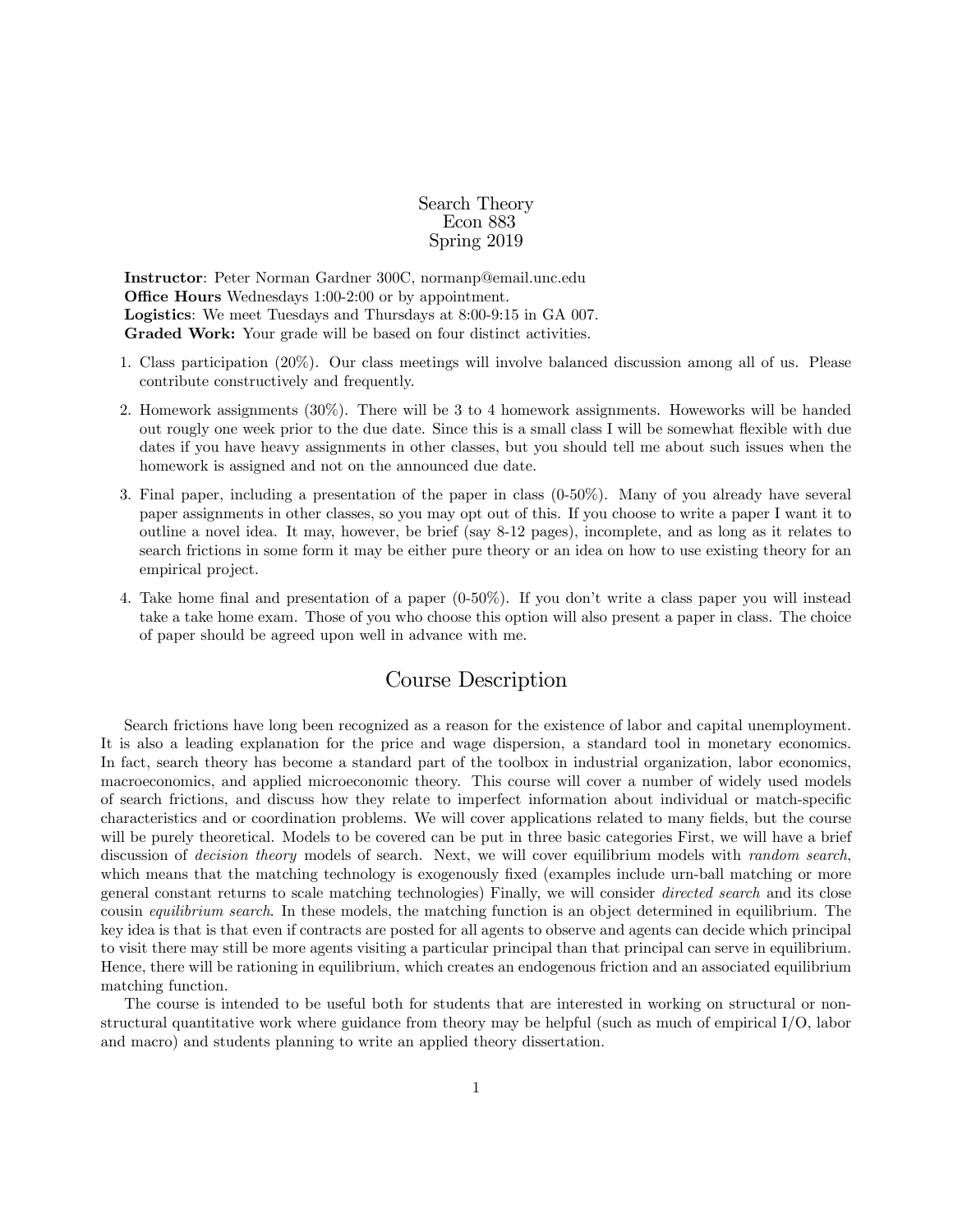### Policies

To minimize distractions, please turn off all phones, laptops, and other electronic devices during class. Anything in the syllabus may be changed if needed, including due dates and exam dates. Any such changes will be announced as early as possible.

All graded components fall under the jurisdiction of the Honor Code. If you have any questions concerning the Honor Code Policy for this course, please ask.

### Outline and Reading List

The following schedule is approximate and we will surely deviate from it at some point

# Foundations/Decision Theory (2 Weeks):

McCall, J. 1970. Economics of Information and Job Search. Quarterly Journal of Economics 84 (1): 113–126. Weitzman, M. 1979. Optimal Search for the Best Alternative. Econometrica 47: 641-54.

Mortensen, D. 1970. Job Search, the Duration of Unemployment and the Phillips Curve. American Economic Review 60: 847-62.

#### The Diamond Paradox (1 Week)

Diamond, P. 1971. A Model of Price Adjustment. Journal of Economic Theory 3: 217–27.

Albrecht, J.W. and B. Axell. 1984. An Equilibrium Model of Search Unemployment. Journal of Political Economy, 92, 824-40.

Burdett, Kenneth, and Kenneth L. Judd. "Equilibrium price dispersion." Econometrica: Journal of the Econometric Society (1983): 955-969.

Matching and bargaining (2 Weeks)

Pissarides, C. 1985. Short-Run Equilibrium Dynamics of Unemployment, Vacancies, and Real Wages. The American Economic Review 75  $(4)$ : 676–690.

Petrongolo, B., and C. Pissarides. 2001. Looking into the Black Box: A Survey of the Matching Function. Journal of Economic Literature 39: 390–431.

Muthoo, A. 1999. Bargaining Theory with Applications. Cambridge MA: Cambridge University Press. Rubinstein, A. 1982. Perfect Equilibrium in a Bargaining Model. Econometrica, 50: 97-110.

Binmore, K., A. Rubinstein, and A. Wolinsky. 1986. The Nash Bargaining Solution in Economic Modeling. Rand Journal of Economics 17: 176–88.

Gul, F., H. Sonnenschein. 1988. On Delay in Bargaining with One-Sided Uncertainty. Econometrica 56:  $601 - 11$ .

Haller, Hans. "Non-cooperative bargaining of  $N \geq 3$  players." Economics Letters 22.1 (1986): 11-13.

Equilibrium Labor Search Models (Random Search) (3 Weeks)

Jovanovic, B. 1979. Job Matching and the Theory of Turnover. Journal of Political Economy.

Moscarini, G. 2005. Job Matching and the Wage Distribution. Econometrica.

Mortensen, D. 1970. Job Search, the Duration of Unemployment and the Phillips Curve. American Economic Review 60: 847-62.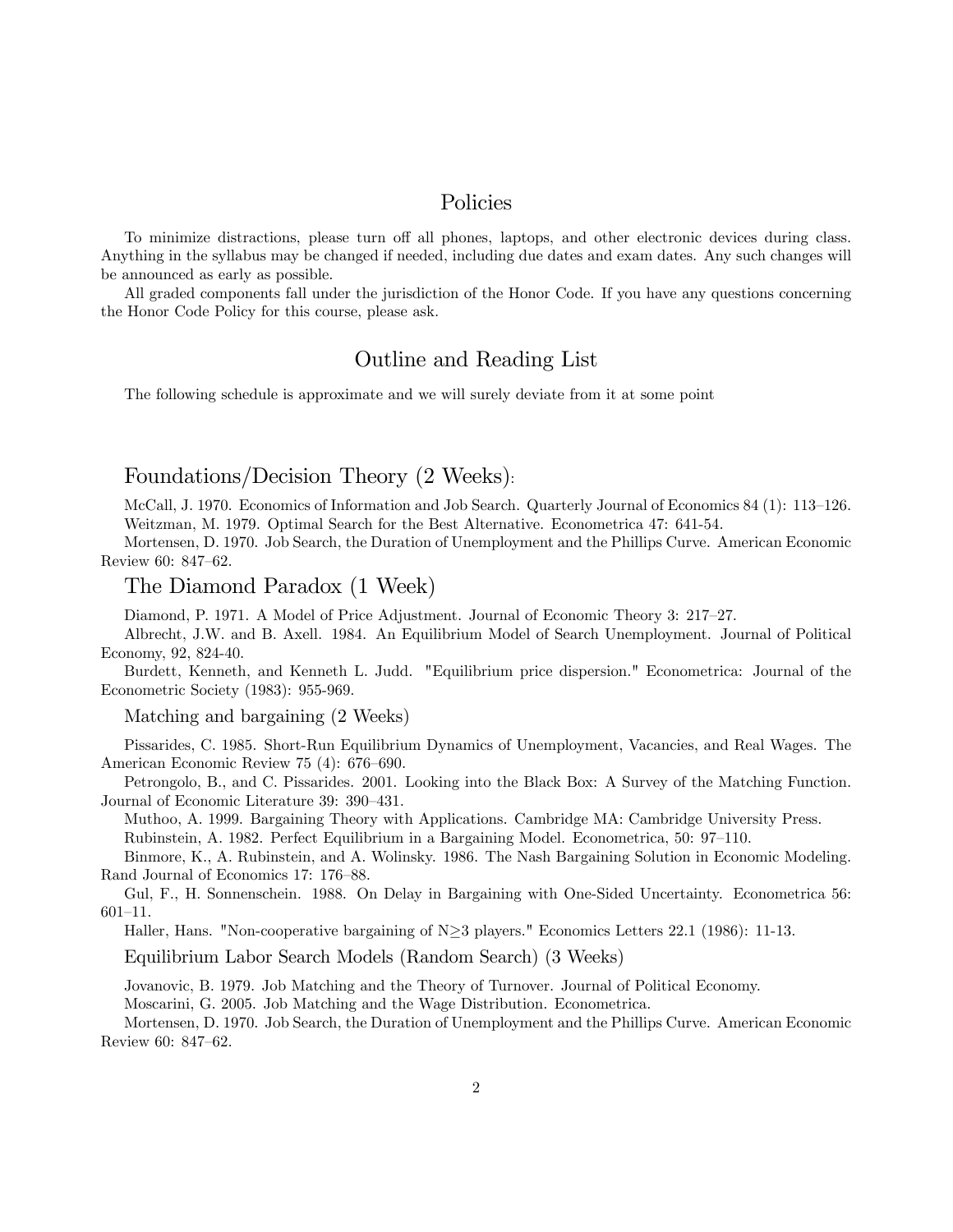Burdett, K. 1978. Employee Search and Quits. American Economic Review.

Albrecht, J.W. and B. Axell. 1984. An Equilibrium Model of Search Unemployment. Journal of Political Economy, 92, 824-40.

Mortensen, D. and C. Pissarides. 1999. New Developments in Models of Search in the Labor Market. In Handbook of Labor Economics, edited by O. Ashenfelter and D. Card.

Hosios, A. 1990. On the Efficiency of Matching and Related Models of Unemployment. Review of Economic Studies.

Mortensen, D. and C. Pissarides. 1994. Job Creation and Job Destruction in the Theory of Unemployment. Review of Economic Studies 61(3): 269-300.

Shimer, R. 2005. The Cyclical Behavior of Unemployment and Vacancies. American Economic Review, 95:  $25 - 49.$ 

Kennan, John. "Private information, wage bargaining and employment fluctuations." The Review of Economic Studies 77.2 (2010): 633-664.

Hopenhayn, H. and J. Nicolini. 1997. Optimal Unemployment Insurance. Journal of Political Economy 105  $(2), 412-438.$ 

Acemoglu, D., and R. Shimer. 1999. Efficient Unemployment Insurance. Journal of Political Economy 107: 893-928.

Monetary Models (1 Week)

Kiyotaki, Nobuhiro, and Randall Wright. "On money as a medium of exchange." The Journal of Political Economy (1989): 927-954.

Kiyotaki, Nobuhiro, and Randall Wright. "A search-theoretic approach to monetary economics." The American Economic Review (1993): 63-77.

Trejos, Alberto, and Randall Wright. "Search, bargaining, money, and prices." Journal of political Economy (1995): 118-141.

Burdett, Kenneth, et al. "Buyers and sellers: should I stay or should I go?." The American Economic Review 85.2 (1995): 281-286.

Mismatch (1 Lecture)

Lagos, R. 2000. An Alternative Approach to Search Frictions. Journal of Political Economy 108: 851–73.

Coles, M., and E. Smith. 1998. Marketplaces and Matching. International Economic Review 39 (1): 239– 254.

Lucas, R. and E. Prescott. 1974. Equilibrium Search and Unemployment. Journal of Economic Theory 7 (2): 188-209.

Contracts (1 Lecture)

Beaudry, P., and J. DiNardo. 1991. The Effect of Implicit Contracts on the Movement of Wages Over the Business Cycle: Evidence from Micro Data. Journal of Political Economy 99: 665–688.

Atkeson, A. and R. Lucas. 1992. On Efficient Distribution with Private Information. Review of Economic Studies 59: 427-53.

Phelan, C. and R. Townsend. 1991. Computing Multi-period, Information-Constrained Optima. Review of Economic Studies 58: 853-882.

Directed and Competitive Search (2 Weeks)

Burdett, K. Shi S., and R. Wright, (2001). "Pricing and Matching with Frictions," Journal of Political Economy, 109(5), October 2001, 1060-1085.